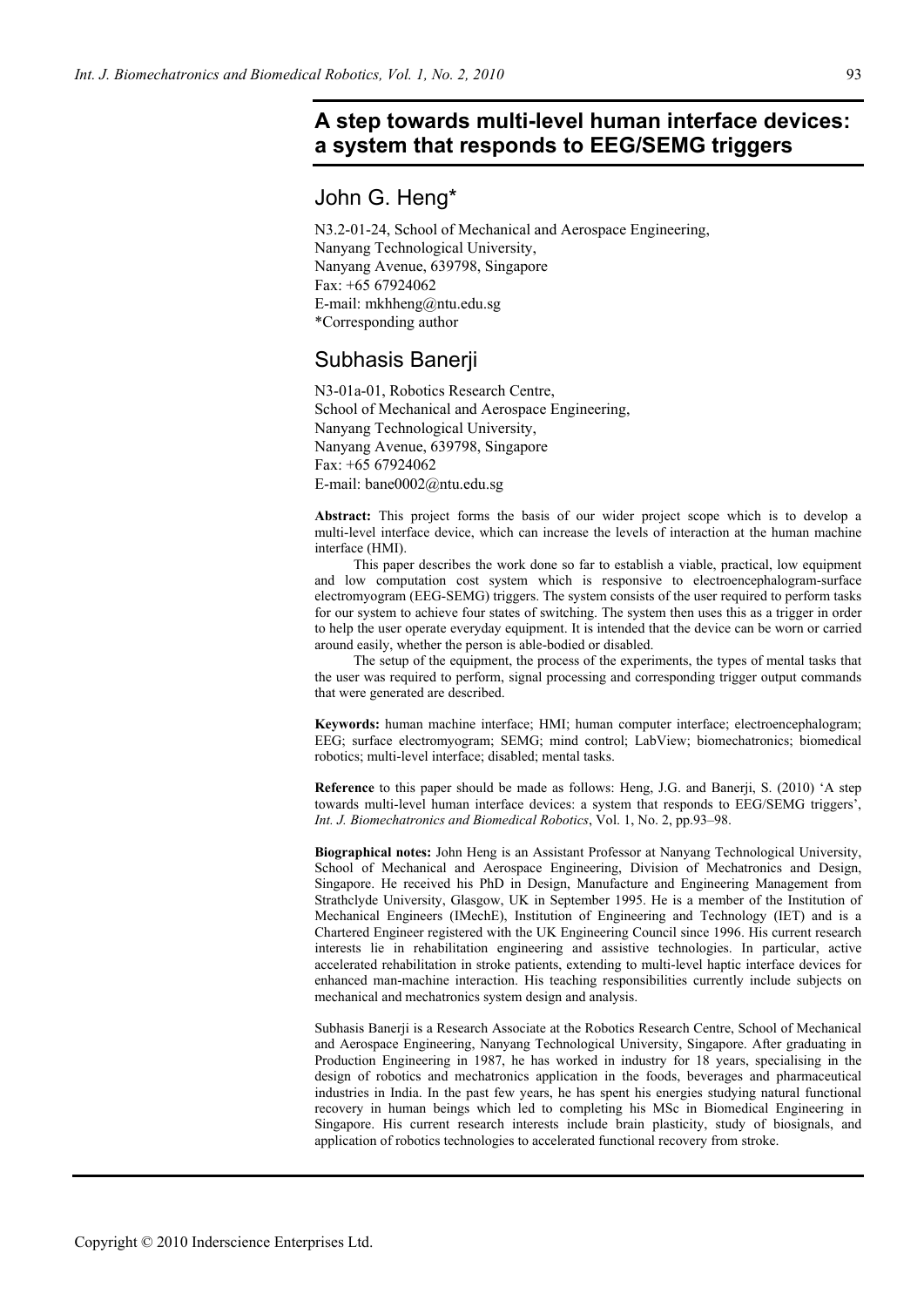## **1 Introduction**

In a constantly fast paced world of ever-increasing complexity, the demands on individuals, operators and machines are nearing a saturation point (e.g., fighter pilots, professional computer gamers, etc…).

There is a strong need to re-assess how we as humans interact with technology. Man's interaction with nature has always been multi-sensory and multi-level, born out of man's nature to be a multi-tasker. We find more and more people associating intimately with technology for day to day activities.

As part of a wider effort to develop a multi-level haptic device so as to increase the levels of interaction at the man-machine interface, we currently define four levels of HMI interaction.

- Level 1 being the direct physical input, e.g., keyboard, mouse, joystick, etc.
- Level 2 the secondary input, e.g., head tracking, and eye tracking.
- Level 3 is the neuro and muscle input, e.g., EEG, SEMG.
- Level 4 involves involuntary biosignal input, e.g., heart rate, respiratory rate, etc.

This work focuses on the Level 3 interface of EEG-SEMG input.

Many research institutions around the world are engaged in the research of establishing EEG controlled devices mainly by brain computer interface (BCI) (Obermaier et al., 2003; Culpepper and Keller, 2003; Kronegg et al., 2007; Bianchi et al., 2007). There have been various levels of success using each reading scheme. Each has its own signal processing strategy and experimental setup. The virtual keyboard created by Obermaier et al. (2003) uses the signal trigger of the left and right brain activity (Pfurtscheller et al., 1997, 2000), funnelling down to the final letter. Signals of this method gathered are transient and the rate of letters generated is between 0.67 to 1.02 letters/min. If a mental activity of the brain can be obtained reliably from convenient sites of the brain, the ability of mind control can be improved considerably. The current number of mental tasks that can be captured to improve the information-transfer rate (ITR) is determined to be around four and increasing the number of mental tasks to improve the ITR leads to small gains (Kronegg et al., 2007).

This paper describes the EEG-SEMG experiments currently being carried out at Nanyang Technology University, Robotics Research Centre to develop a practical, low equipment cost, reliable EEG-SEMG (mind controlled) device for disabled persons and able people working in challenging environments.

## **2 EEG-SEMG equipment setup**

#### *2.1 System structure*

In order to establish that reliable EEG signals were being captured on the test subjects, the EEG equipment initially

used was the Mindset 24R, in which 19 channels were used for experiments. However, operating external devices in real time was not possible using the manufacturer's software. Data could only be exported to text or excel files and then read by NI LabVIEW to drive or operate external devices through NI-6259 Multi I/O unit.

Mindset 24R was also very expensive and did not provide a practical low cost solution for reliable everyday EEG-SEMG use for disabled users. What was required was to build our own low cost EEG capture devices with the required low noise amplifier gain and required filters that could measure and capture the EEG signals in the μV range, amplify them to the mV range which could than be captured by NI-6259 multi I/O unit. The signal would then be processed using LabVIEW with the appropriate signal processing strategies and output the corresponding triggers to NI-6259 where it could then be used to drive a variety of everyday devices. Once the signal could be captured on the NI platform, a variety of embedded and standalone devices are available such as NI CompactRIO could be deployed. The proposed low cost interface used to 'replace' Mindset 24R is shown in Figure 1.

**Figure 1** System structure of EEG-SEMG setup



**Figure 2** Design of the amplification circuit



Our amplification circuit, shown in Figure 2, deployed a low cost instrumentation amplifier to augment the collected EEG signal in differential mode. Gain of such amplifiers was programmable to give flexibility in detecting EEG and SEMG signal. From previous experiment it was found that SEMG signal could be decently recorded by using an amplifier of at least 20 dB gain. However, EEG required higher gain amplification with superior S/N ratio to be properly recorded.

#### *2.2 The electrodes*

To ensure good reading of EEG signal, our experiment setup used commercially available electro cap with standard 10–20 electrodes placement. The electro cap was expensive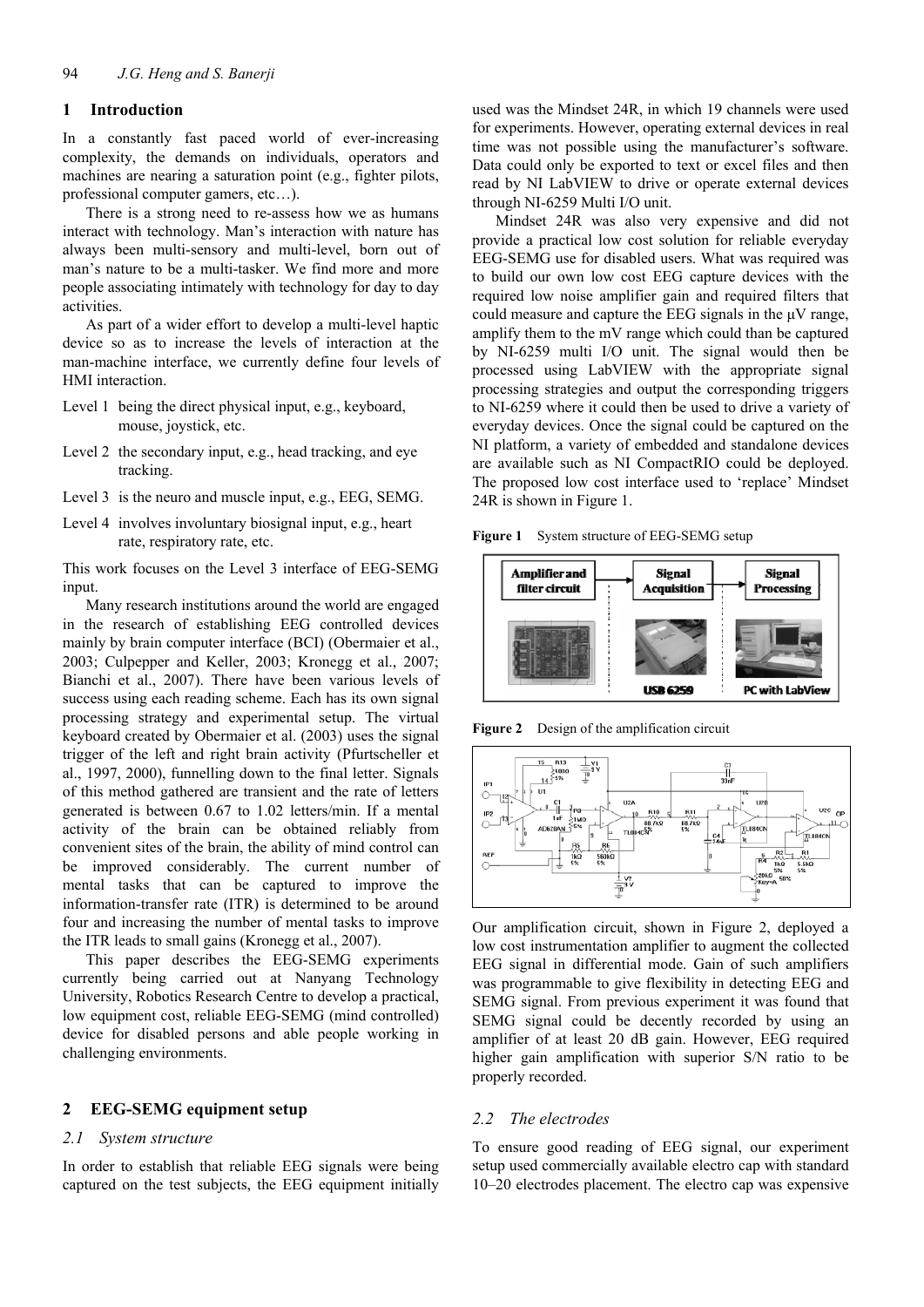and inconvenient for daily application as it might cause dizziness after long usage. It also required long setup process with the application of electro gel. In addition, application of gel required slight skin abrasion which might put the user at risk of infection by the blood-born pathogens (Ferree et al., 2001). Our research team intended to explore the possibility of using a more reliable and gel-free electrode design (Taheri et al., 1994). Reduction of the number of electrodes was also possible.

## **3 Experiments**

#### *3.1 Experiment setup and method*

The experiments were done on several university students whose ages were between 19–23 years old. EEG signal collection was conducted using mindset 24R. Sampling rate of the recording device was set to 256 Hz. The electrodes were placed on the scalp of the test subject based on the international 10–20 standard. On each electrodes skin impedance was measured to ensure that it was below 10 kΩ. High skin resistance level caused collection of excessive noise from the environment. Application of electrode gel is necessary to reduce the skin impedance. Linked-ear referential montage was selected and ground electrode on the scalp was introduced to minimise the 50 Hz artefacts originated from the power line (Murali and Kulish, 2006).

Recording was conducted in an air conditioned room with minimal distraction. The test subject was asked to sit on an armed chair with adjustable height, as shown in Figure 3. Prior briefing was given to test subjects before execution of each mental or physical task. The test subject performed assigned tasks alternatively with relax state as the base line.

Figure 3 Pilot experiment setup on the test subject using mindset 24R



The mental tasks included arithmetic calculation, movement imagery, emotional thought by visualising respective events, visualising a two dimensional object and listening to songs. Meanwhile, physical tasks observed were hand and finger movement, eyes closure, eyes squeezing, biting and brow movement. During mental arithmetic test, the observer verbalised arbitrary numbers to be added by the test subject. At the end of one recording, the test subject was then asked

to reveal the sum. The added numbers were categorised into two or three digits addition. The test subject was also given a task to generate arbitrary number to be added by himself for specific duration.

Imaginary movement was done with the idea of minimising transfer of actual movement to the head. This is to prevent excessive noise artefacts during recording. The test subject was queued to perform the same particular task, followed by resting, repetitively in one recording session. In eye opening and closing task, adjustable lighting was introduced to the experiment. The test subject did the same eye opening and closing on both bright and dark environment. Dark environment was simulated by wrapping towel around the test subject's eyes while maintaining convenient space for eye lids movement.

### *3.2 Signal processing*

There were a lot of robust EEG signal analysis methods, such as: wavelet packet (Graimann et al., 2004) and fractal time series (Kulish et al., 2006). However, this project focuses on establishing an interface between human and machine by implementing simple and basic signal processing strategy.

The collected EEG signals were saved in local computer hard drive and converted into tabbed text files after the experiment. These files was then read by NI LabVIEW for further signal processing and analysis. Specifically, signal points were extracted from the file and reconstructed into a waveform with pre-specified sampling rate. The process of importing recorded EEG data in LabVIEW is elaborated in Figure 4.

**Figure 4** Functions to import EEG raw data into LabVIEW



Upon successful waveform reconstruction further processing and analysis could be performed. Initially, Spectral power density analysis was carried out as the preliminary observation tool to determine the effected frequency of the signal. This tool was available as one of the express virtual instruments (VIs) in NI LabVIEW 8.0. There was similar function available in mindmeld 24R for frequency analysis. However, LabVIEW was able to isolate and analyse certain portion of the signals.

Direct visual inspection was also performed on the collected signals. Post-experiment analysis in NI LabVIEW allowed separation of the observed signal into different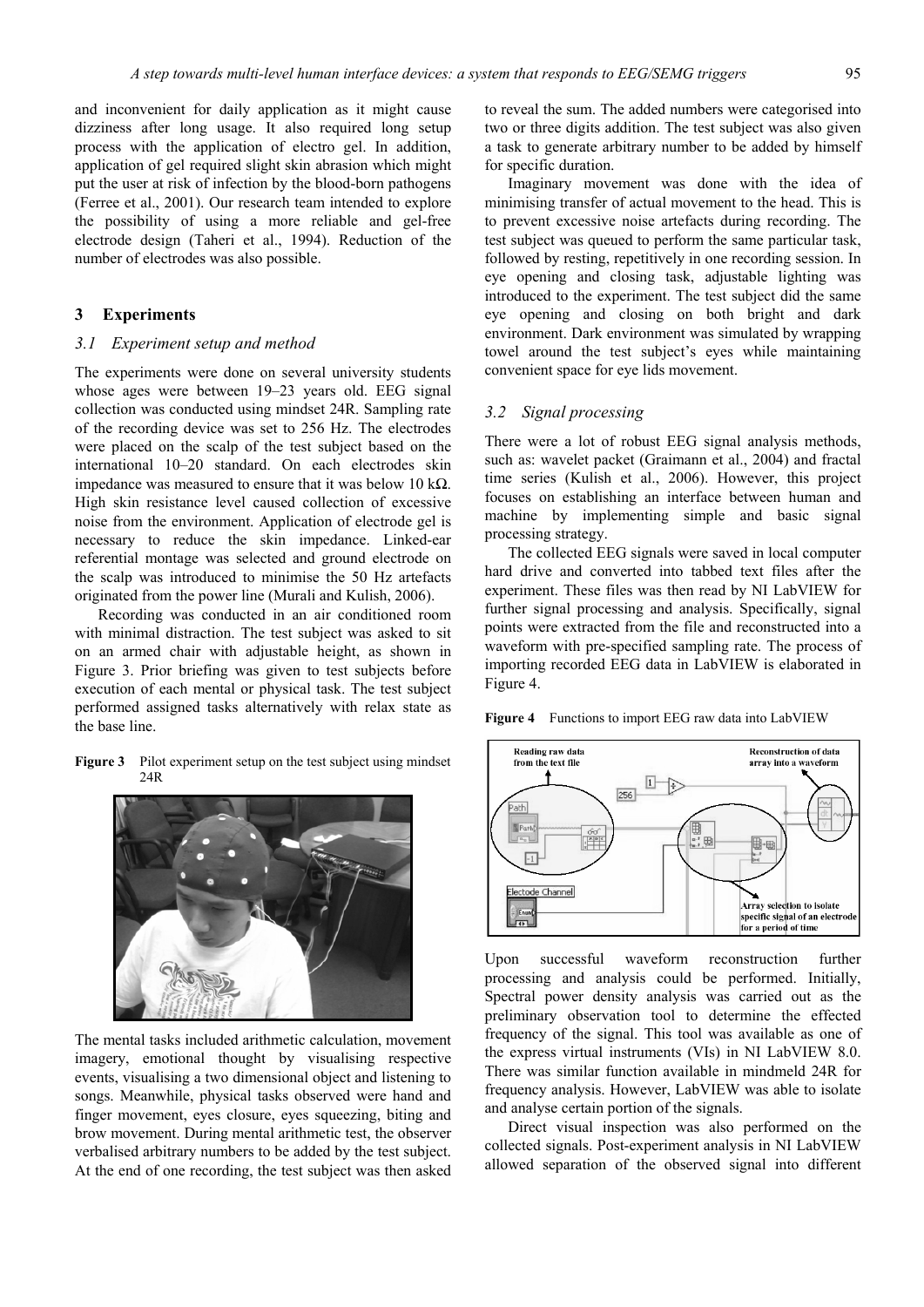frequency band, i.e., delta (1–4 Hz), theta (4–8 Hz), alpha  $(8-13 \text{ Hz})$ , beta  $(13-30 \text{ Hz})$  and gamma  $(30-40 \text{ Hz})$ . Filter was specified as the third order Butterworth bandpass filter with low and high cut-off frequency defined based on the desired frequency band.

To further enhance visual analysis of the electroencephalograms, the collected and filtered signal was further processed by using simple signal processing strategies. One of them was signal averaging and squaring. There was no standard sub-VI to achieve such function in LabVIEW 8.0. Hence, a simple squaring and averaging sub-VI was created for the purpose of offline analysis of the experiment result. The squaring and averaging algorithm deploys a for-loop that accepts a filtered EEG signal as input. The number of loops is defined by dividing the point length of the whole input signal with the point length to be averaged. In the loop, the specific signal points are isolated from the overall input signal and squared. The isolated signal points are then averaged by first summing all the signal values, followed by division by the pre-specified signal length.

The final value was then stored as an array point at the end of the loop. At the next loop, another chunk of the signal was processed with the same steps. It was repeated until the last signal point. At the end of the loop, the array of the averaged points was reconstructed back into a signal. Application of averaging and filtering function as well as power spectral density VI is also incorporated in the block diagram. Figure 5 shows the screenshot of the LabVIEW front panel used for visual verification in the experiment.





## **4 Results**

From the experiment, significant change was detected in the alpha band activity due to eye opening and closing task. Specifically, the collected signal, after squaring and averaging every 16 points, displayed significant reduction in magnitude when the person opened his eyes in environment with normal brightness (Figure 6). This unique feature of alpha wave was detected from several electrodes at position Fp1, Fp2, F3, F4, O1 and O2 on the scalp, as per the  $10-20$ systems.

**Figure 6** Top – processed signal detected at Fp1 in a normal

lighting condition; bottom – signal detected at Fp1 in a



There was no significant change in alpha wave activity detected. This suggested that the detected signal is not artefacts originating from muscle contraction. In fact, many studies had been conducted to study the correlation between eye closure and EEG alpha wave (Chapman et al., 1970; Barry et al., 2007) and the possibility of using such signal as a trigger for brain computer interaction (Craig et al., 1999; Kirkup et al., 1997; Heasman et al., 2002).

In addition to eyes closure, EEG signal detected on electrodes O1 and O2 exhibited similar reduction in alpha band when the test subject was doing mental arithmetic with eyes closed. However, it was observed that change in O1 is more precise than at O2. Figure 7 displays the alpha band signal, after squaring and averaging, detected on O1 and O2 position when test subject was doing mental arithmetic after relax state.



**Figure 7** Top – processed signal detected at O1; bottom – signal detected at O2

During the experiment some muscle artefacts were also recognised by the recording instrument. Some apparent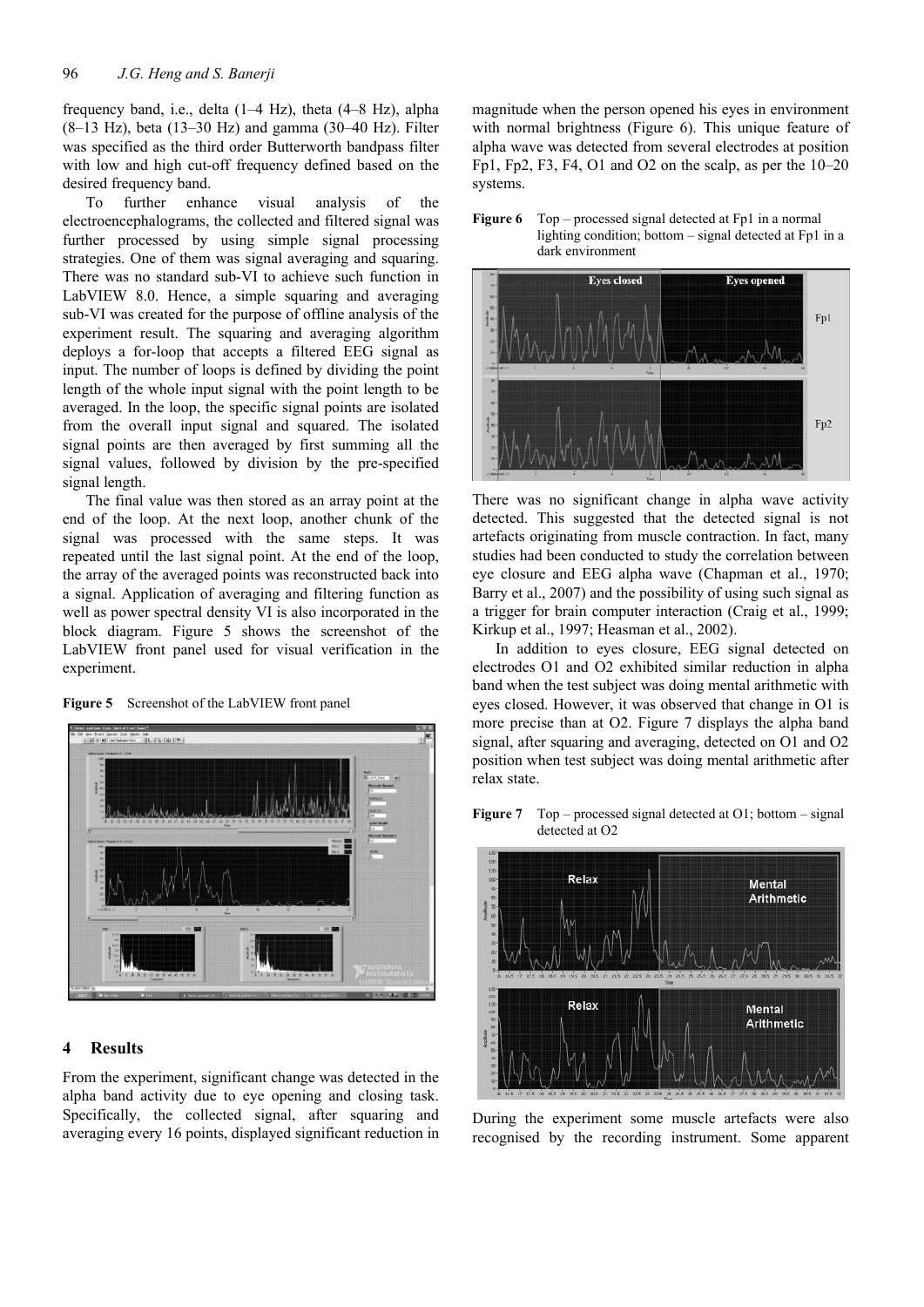artefacts were recorded when the person was squeezing his eyes in eyes close and open position as well as blinking. Muscle artefact due to eyes squeezing in eyes open and close condition resulted in excessive signal detected in gamma wave band. It was found that not all of the wave bands were significantly affected by the muscle artefacts. Meanwhile, eyes blinking artefact was recognised as a saturated signal in the original signal after the application of 50 Hz low pass filter.

Online signal processing algorithm as described in Section 3.2 was also tested using simulated signal taken from existing experiment data. With proper signal threshold value, it was able to recognise difference in alpha wave activity between eye open and close within 10 seconds.

Besides EEG signal, controllable artefacts, such as eye squeezing and triple blinking, can also be used as trigger signal for the application (Figure 8). Application of the artefact signal may extend the ability of the proposed design beyond detecting four mental tasks. Table 1 displays possible combination of EEG signals and controllable artefacts, based on the current state of the project, which can be used as triggers with using two electrodes only.

**Figure 8** Top – gamma wave of eyes squeezing artefact with eyes closed; middle – gamma wave of eyes squeezing artefacts in eyes open condition; bottom – blink and triple blink detected as saturated signal



If signals are tapped from two different areas of the head, it is possible to isolate and detect EEG and SEMG signals separately and simultaneously. For example, detecting the alpha band increase at O1, O2 and the SEMG of the brow squeeze can give us two simultaneous switches. The mental arithmetic and the biting signals described above is another combination where the two signals do not interfere with one another. These signals detected at the head can be also combined with muscle SEMG from anywhere in the body. Whereas, the EEG or facial SEMG signal can decide the level or intensity of effort, the SEMG can be the ON/OFF switch for the action, based on previously calibrated thresholds.

**Table 1** Combination of EEG signal features for possible triggers

| Trigger | Electrode Fp1         | Electrode O1 |
|---------|-----------------------|--------------|
|         | Eyes open             |              |
|         | Eyes open and squeeze |              |
| 2       | Eyes close            |              |
|         | Eyes close            | Squeeze      |
|         | Eyes close            | Arithmetic   |

### **5 Conclusions and future work**

The conducted experiments have shown some possible trigger signals originated from the brain, specifically from Fp1, Fp2, F3, F4, O1 and O2 electrode position. These signals can be used to establish additional communication channel for human machine interface. Given the current detection speed of 0.1 trigger/second, it is possible to design a robust and effective device with low manufacturing cost.

Further research on other possible trigger signals can extend the capability of the system. A better statistical tool might be beneficial for future experiments. The research group is working towards hardware development for the realisation of the unified EEG/SEMG interface for real time analysis and trigger generation. The real time interface will then enable use of various EEG/SEMG controlled devices by able bodied people, as well as those with motor and other disabilities.

## **Acknowledgements**

The authors wish to thank the staff of Robotics Research Centre for the use of their facilities in the conduct of this project. This study is sponsored by AcRF-MOE grant RG22/06, Singapore. Our gratitude to William Kangdra for his involvement in this project who has since left the project group.

#### **References**

- Barry, R.J., Clarke, A.R., Johnstone, S.J., Magee, C.A. and Rushby, J.A. (2007) 'EEG differences between eyes-closed and eyes-open resting conditions', *Clinical Neurophysiology*, Vol. 118, pp.2765–2773.
- Bianchi, L., Quitadamo, L.R., Garreffa, G., Cardarilli, G.C. and Marciani, M.G. (2007) 'Performance evaluation and optimization of brain computer interface systems in a copy spelling task', *IEEE Transactions on Neural Systems and Rehabilitation Engineering*, June, Vol. 15, No. 2, pp.207–216.
- Chapman, R.M., Shelburne, S.A. Jr. and Bragdon, H.R. (1970) 'EEG alpha activity influenced by visual input and not by eye position', *Electroencephalography and Clinical Neurophysiology*, Vol. 28, pp.183–189.